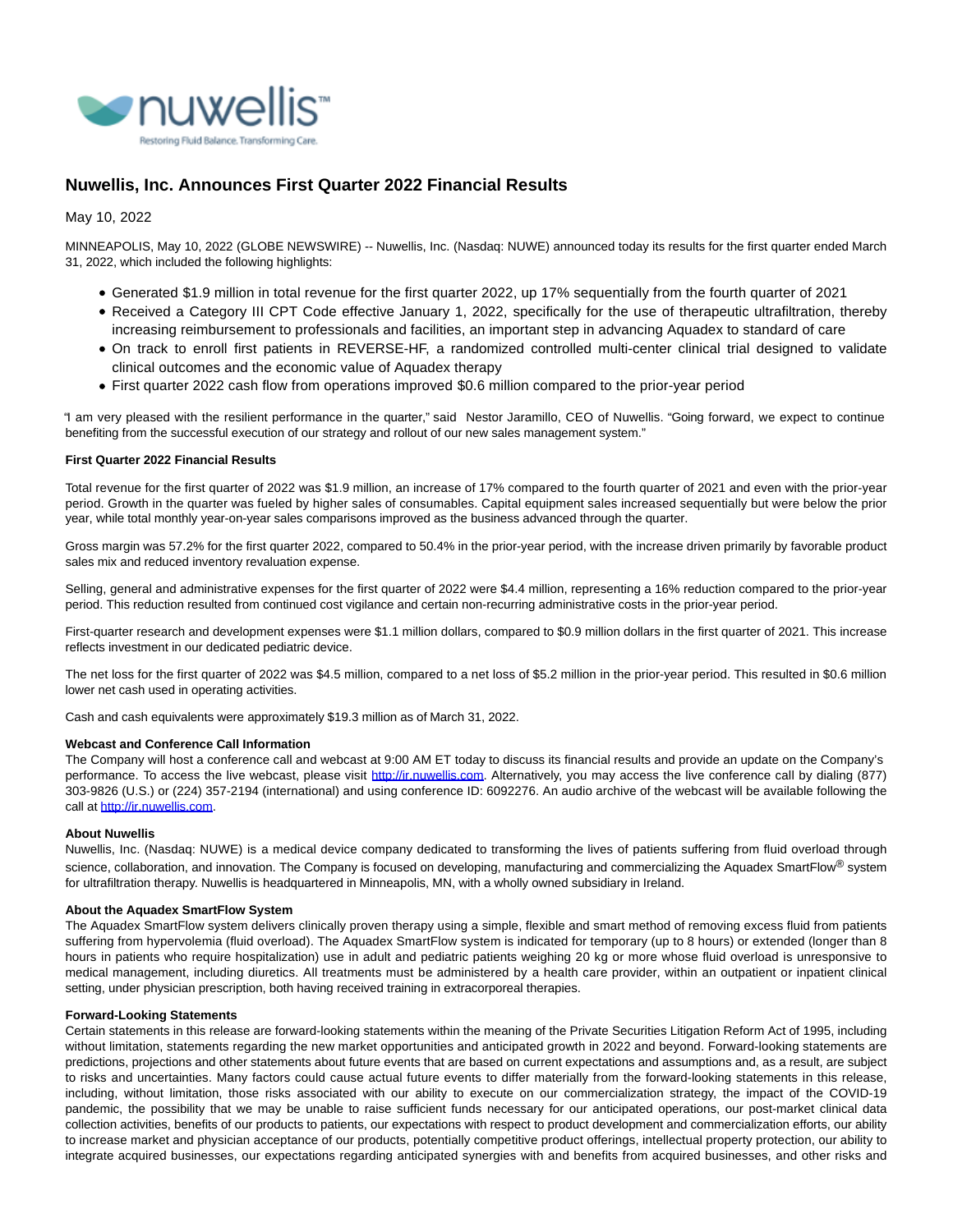uncertainties described in our filings with the SEC. Forward-looking statements speak only as of the date when made. Nuwellis does not assume any obligation to publicly update or revise any forward-looking statements, whether as a result of new information, future events or otherwise.

### **NUWELLIS, INC. AND SUBSIDIARY**

Consolidated Statements of Operations and Comprehensive Loss

(Unaudited)

(In thousands, except per share amounts)

|                                                         | Three months ended<br>March 31, |         |  |
|---------------------------------------------------------|---------------------------------|---------|--|
|                                                         | 2022                            | 2021    |  |
| <b>Net sales</b>                                        | \$<br>\$<br>1,926               | 1,918   |  |
| Cost of goods sold                                      | 824                             | 952     |  |
| Gross profit                                            | 1,102                           | 966     |  |
| <b>Operating expenses:</b>                              |                                 |         |  |
| Selling, general and administrative                     | 4,412                           | 5,237   |  |
| Research and development                                | 1,106                           | 947     |  |
| Total operating expenses                                | 5,518                           | 6,184   |  |
| Loss from operations                                    | (4, 416)                        | (5,218) |  |
| Other income (expense), net                             | (55)                            | (1)     |  |
| Loss before income taxes                                | (4, 471)                        | (5,219) |  |
| Income tax expense                                      | (2)                             | (2)     |  |
| <b>Net loss</b>                                         | (4,473)                         | (5,221) |  |
| Basic and diluted loss per share                        | \$<br>(0.42)                    | (1.62)  |  |
| Weighted average shares outstanding – basic and diluted | 10,538                          | 3,242   |  |
| Other comprehensive loss:                               |                                 |         |  |
| Unrealized foreign currency translation adjustments     | \$<br>(2)                       | (3)     |  |
| <b>Total comprehensive loss</b>                         | \$<br>(4, 475)<br>\$            | (5,224) |  |

## **NUWELLIS, INC. AND SUBSIDIARY**

Consolidated Balance Sheets

(In thousands, except share and per share amounts)

|                                              | March 31,<br>2022 | December 31,<br>2021 |  |
|----------------------------------------------|-------------------|----------------------|--|
| <b>ASSETS</b>                                | (unaudited)       |                      |  |
| <b>Current assets</b>                        |                   |                      |  |
| \$<br>Cash and cash equivalents              | 19,300            | 24,205<br>\$         |  |
| Accounts receivable                          | 951               | 750                  |  |
| Inventories                                  | 3,294             | 2,843                |  |
| Other current assets                         | 350               | 328                  |  |
| <b>Total current assets</b>                  | 23,895            | 28,126               |  |
| Property, plant and equipment, net           | 1,153             | 1,188                |  |
| Operating lease right-of-use asset           | 1,038             | 1,082                |  |
| Other assets                                 | 21                | 21                   |  |
| <b>TOTAL ASSETS</b>                          | 26,107            | 30,417<br>S          |  |
| <b>LIABILITIES AND STOCKHOLDERS' EQUITY</b>  |                   |                      |  |
| <b>Current liabilities</b>                   |                   |                      |  |
| \$<br>Accounts payable                       | 1,797             | 1,414<br>\$          |  |
| Accrued compensation                         | 1,335             | 1,664                |  |
| Current portion of operating lease liability | 181               | 167                  |  |
| Current portion of finance lease liability   | 24                | 26                   |  |
| Other current liabilities                    | 55                | 36                   |  |
| <b>Total current liabilities</b>             | 3,392             | 3,307                |  |
| Operating lease liability                    | 909               | 956                  |  |
| Finance lease liability                      | 22                | 28                   |  |
| Other long-term liability                    | 71                | 179                  |  |

**Total liabilities 4,394 4,470**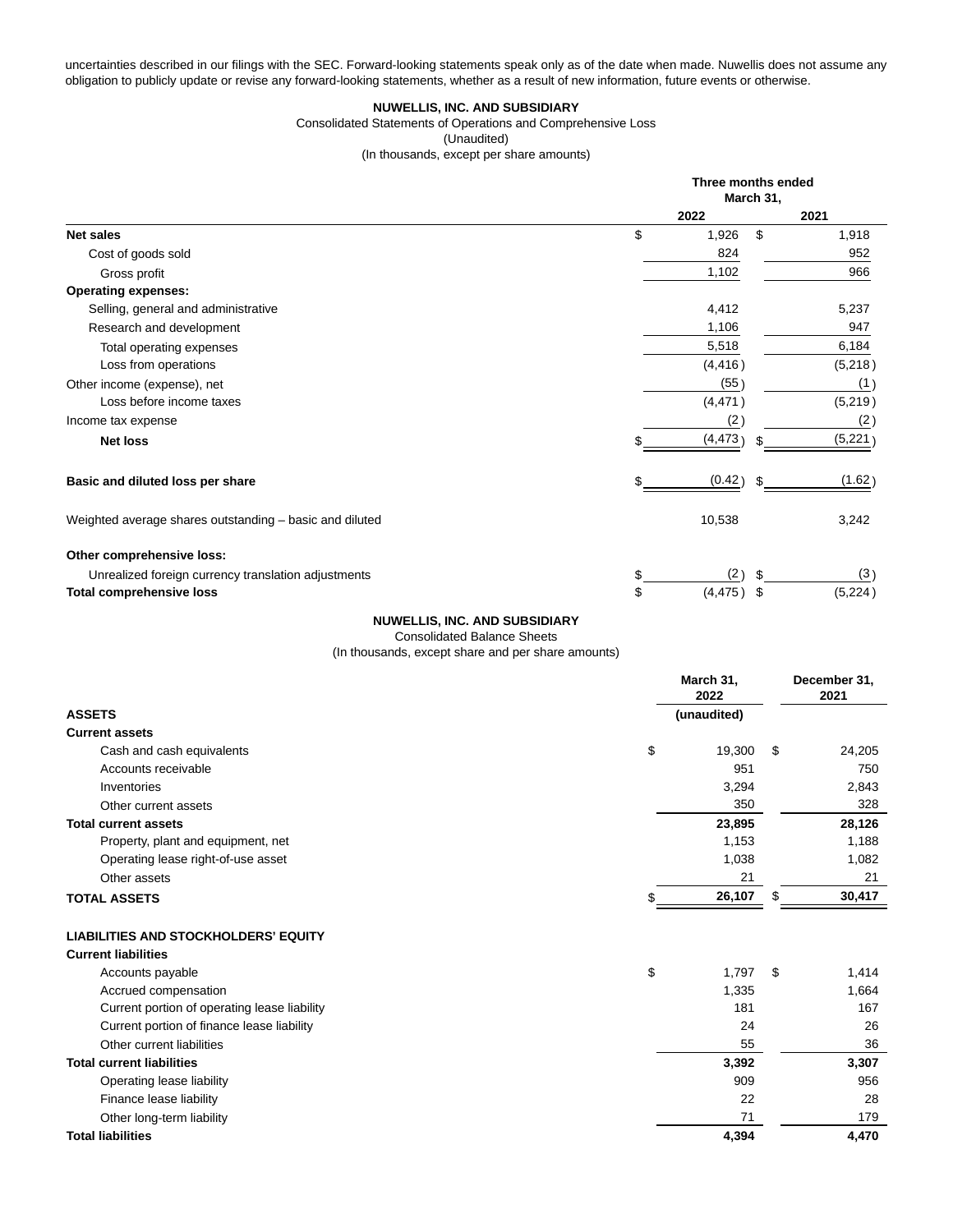## **Stockholders' equity**

| Series A junior participating preferred stock as of March 31, 2022 and December 31, 2021, par value<br>\$0.0001 per share; authorized 30,000 shares, none outstanding |            |            |
|-----------------------------------------------------------------------------------------------------------------------------------------------------------------------|------------|------------|
| Series F convertible preferred stock as of both March 31, 2022 and December 31, 2021, par value                                                                       |            |            |
| \$0.0001 per share; authorized 127 shares, issued and outstanding 127 shares                                                                                          |            |            |
| Preferred stock as of both March 31, 2022 and December 31, 2021, par value \$0.0001 per share;                                                                        |            |            |
| authorized 39,969,873 shares, none outstanding                                                                                                                        |            |            |
| Common stock as of March 31, 2022 and December 31, 2021, par value \$0.0001 per share; authorized                                                                     |            |            |
| 100,000,000 shares, issued and outstanding 10,537,606 shares                                                                                                          |            |            |
| Additional paid-in capital                                                                                                                                            | 279.114    | 278.873    |
| Accumulated other comprehensive income:                                                                                                                               |            |            |
| Foreign currency translation adjustment                                                                                                                               | (13)       | (11)       |
| Accumulated deficit                                                                                                                                                   | (257, 389) | (252, 916) |
| Total stockholders' equity                                                                                                                                            | 21,713     | 25,947     |
| TOTAL LIABILITIES AND STOCKHOLDERS' EQUITY                                                                                                                            | 26.107     | 30.417     |

## **NUWELLIS, INC. AND SUBSIDIARY**

Condensed Consolidated Statements of Cash Flows

(Unaudited)

(in thousands)

|                                                                               | Three months ended<br>March 31, |               |          |
|-------------------------------------------------------------------------------|---------------------------------|---------------|----------|
|                                                                               |                                 | 2022          | 2021     |
| <b>Operating Activities:</b>                                                  |                                 |               |          |
| Net loss                                                                      | \$                              | $(4, 473)$ \$ | (5,221)  |
| Adjustments to reconcile net loss to cash flows used in operating activities: |                                 |               |          |
| Depreciation and amortization                                                 |                                 | 105           | 126      |
| Stock-based compensation expense, net                                         |                                 | 241           | 355      |
| Changes in operating assets and liabilities:                                  |                                 |               |          |
| Accounts receivable                                                           |                                 | (201)         | (14)     |
| Inventory                                                                     |                                 | (451)         | (89)     |
| Other current assets                                                          |                                 | (22)          | (132)    |
| Other assets and liabilities                                                  |                                 | (80)          | 24       |
| Accounts payable and accrued expenses                                         |                                 | 54            | (431)    |
| Net cash used in operating activities                                         |                                 | (4,827)       | (5, 382) |
| <b>Investing Activities:</b>                                                  |                                 |               |          |
| Purchases of property and equipment                                           |                                 | (70)          | (56)     |
| Net cash used in investing activities                                         |                                 | (70)          | (56)     |
| <b>Financing Activities:</b>                                                  |                                 |               |          |
| Proceeds from public stock offerings, net                                     |                                 |               | 18,902   |
| Proceeds from warrant exercises                                               |                                 |               | 1        |
| Payments on finance lease liability                                           |                                 | (6)           | (6)      |
| Net cash provided (used in) by financing activities                           |                                 | (6)           | 18,897   |
| Effect of exchange rate changes on cash                                       |                                 | (2)           | (3)      |
| Net increase in cash and cash equivalents                                     |                                 | (4,905)       | 13,456   |
| Cash and cash equivalents - beginning of period                               |                                 | 24,205        | 14,437   |
| Cash and cash equivalents - end of period                                     | \$                              | 19,300<br>\$  | 27,893   |
| Supplemental cash flow information                                            |                                 |               |          |
| Inventory transferred to property, plant and equipment                        | \$                              | S             | 89       |
|                                                                               |                                 |               |          |

# **INVESTOR CONTACTS:**

George Montague, CFA Chief Financial Officer, Nuwellis, Inc. [ir@nuwellis.com](https://www.globenewswire.com/Tracker?data=ryg9sy2PETvu2lv4DkKgs0ETCVipU7TLIAgaBaVA8kZH047tSCJAi4AzVNVM1y-1VqecZb94FWH3GEUZV6T-sg==)

Matt Bacso, CFA